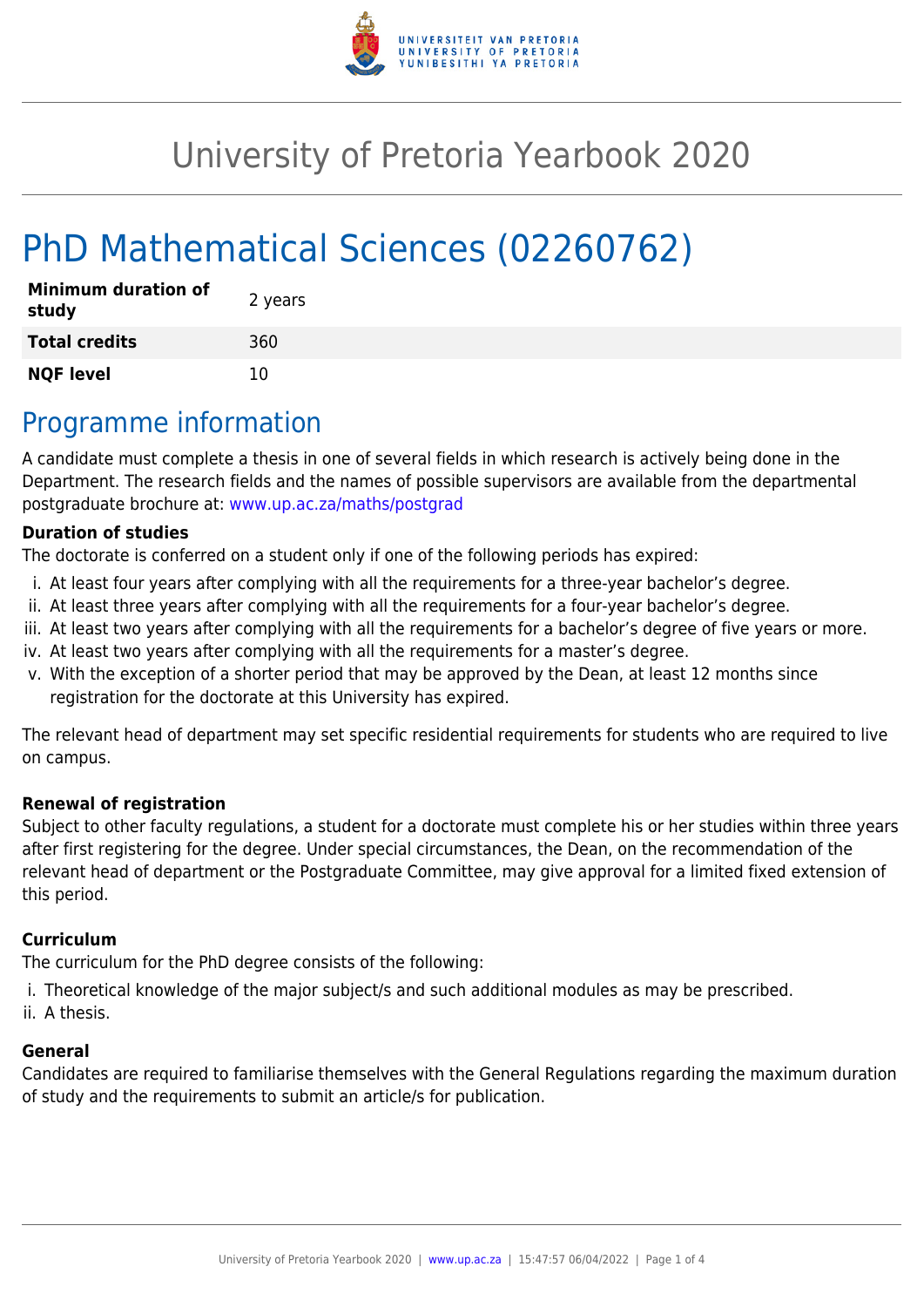

## Admission requirements

- MSc (Mathematics) or MSc (Applied Mathematics)
- Master's degree must have included a significant research component that led to a dissertation.
- Complete honours and master's academic record will be considered for selection.

### Examinations and pass requirements

- i. Consult the General Regulations that apply to the calculation of marks.
- ii. In order to obtain the PhD degree the candidate must:
- pass the examinations and the prescribed modules, as determined in the study programme;
- pass the thesis; and
- pass the final examination on the thesis and general subject knowledge.

### Promotion to next study year

The progress of all doctoral candidates is monitored biannually by the supervisor and the postgraduate coordinator. A candidate's study may be terminated if the progress is unsatisfactory or if the candidate is unable to finish his/her studies during the prescribed period.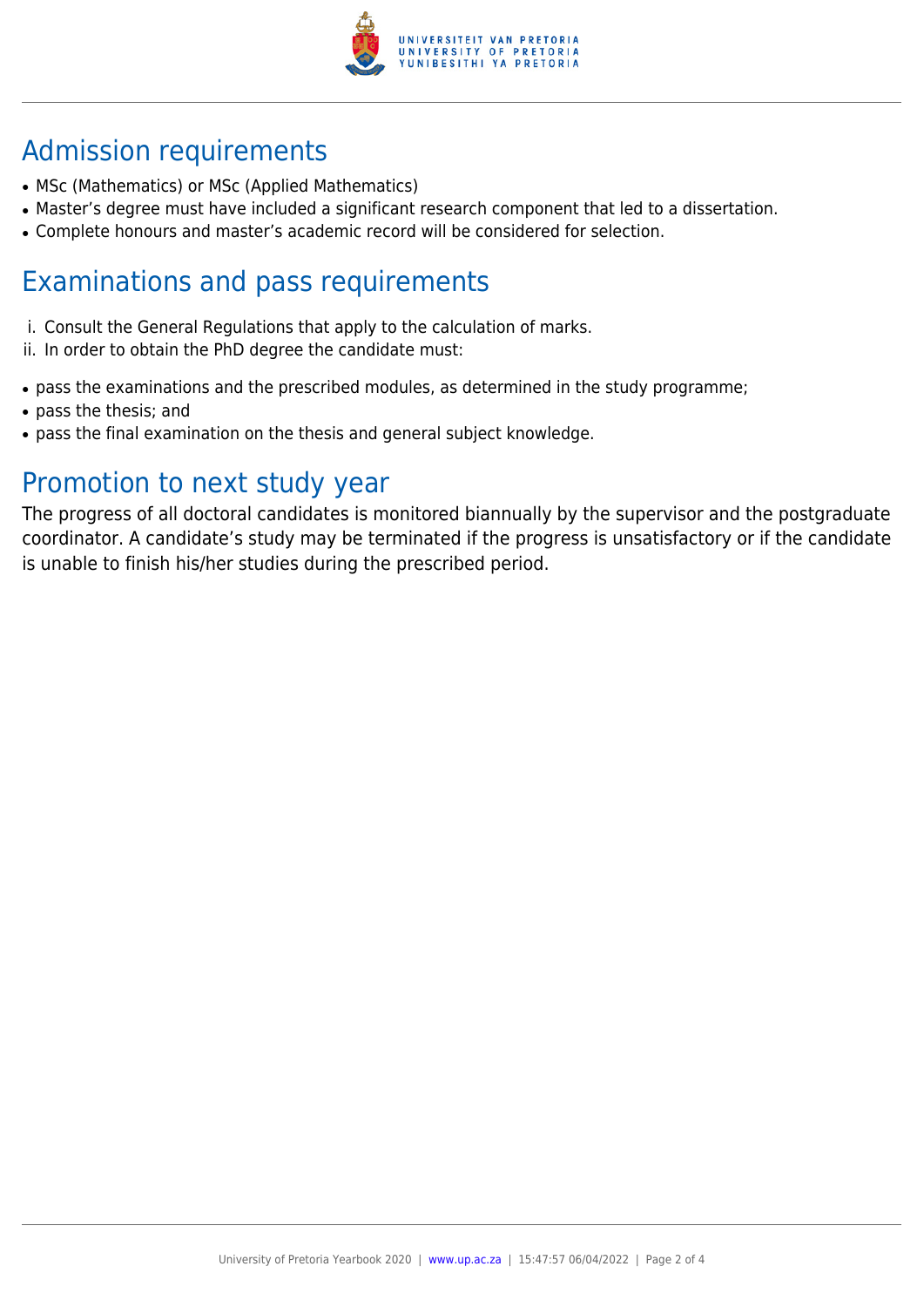

## Curriculum: Year 1

#### **Minimum credits: 360**

Students choose between TWS 990 and WIS 990.

### **Core modules**

[Thesis: Applied Mathematics 990](https://www.up.ac.za/faculty-of-education/yearbooks/2020/modules/view/TWS 990) (TWS 990) - Credits: 360.00 [Thesis: Mathematics 990](https://www.up.ac.za/faculty-of-education/yearbooks/2020/modules/view/WIS 990) (WIS 990) - Credits: 360.00